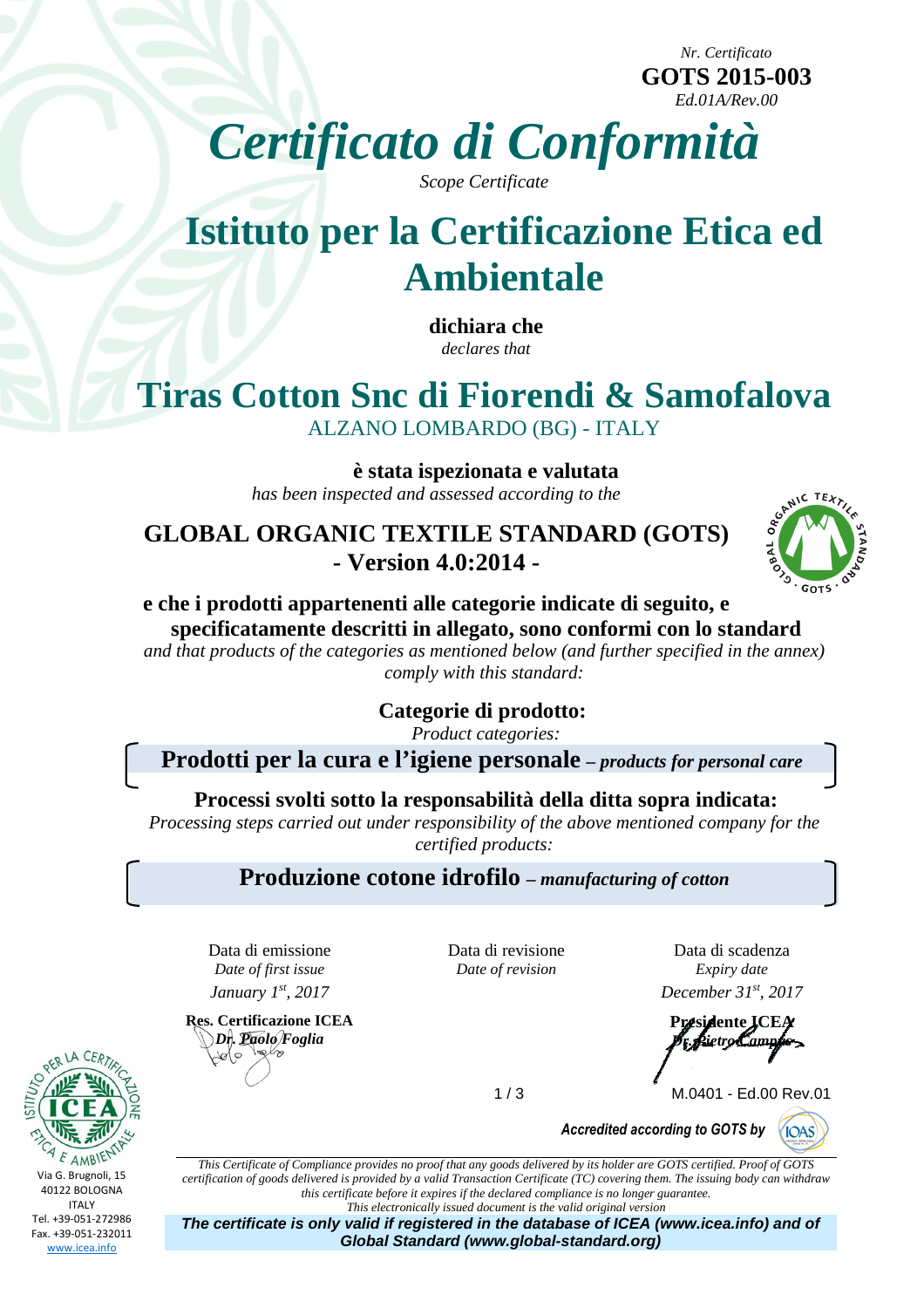*Nr. Certificato*  **GOTS 2015-003**  *Ed.01A/Rev.00*

## **ANNEX - I**



#### **Approved organic products**

In specific the certificate covers the following products:

| Company name                                         |     |                                          |  |  |
|------------------------------------------------------|-----|------------------------------------------|--|--|
| <b>Tiras Cotton Snc di Fiorendi &amp; Samofalova</b> |     |                                          |  |  |
|                                                      |     |                                          |  |  |
| Fibra - Fibre                                        | ld. | $\%$                                     |  |  |
| *Cotone (Cotton)                                     | CC  | 100                                      |  |  |
|                                                      |     | <b>Composizione</b> – <i>composition</i> |  |  |

Da agricoltura biologica – from organic agricolture

Date of first issue *Data di emissione*  **Res. Certificazione ICEA** 

**Dr. Paolo Foglia** 

Date of revision *Data di revisione* 

Expiry date *Data di scadenza* 

*January 1st, 2017 December 31st, 2017* 

**Presidente ICEA Dr. Pietro Campus** 



2 / 3 M.0401 - Ed.00 Rev.01

**CIOAS** 

*Accredited according to GOTS by*

*This Certificate of Compliance provides no proof that any goods delivered by its holder are GOTS certified. Proof of GOTS certification of goods delivered is provided by a valid Transaction Certificate (TC) covering them. The issuing body can withdraw this certificate before it expires if the declared compliance is no longer guarantee. This electronically issued document is the valid original version*

**The certificate is only valid if registered in the database of ICEA (www.icea.info) and of Global Standard (www.global-standard.org)**